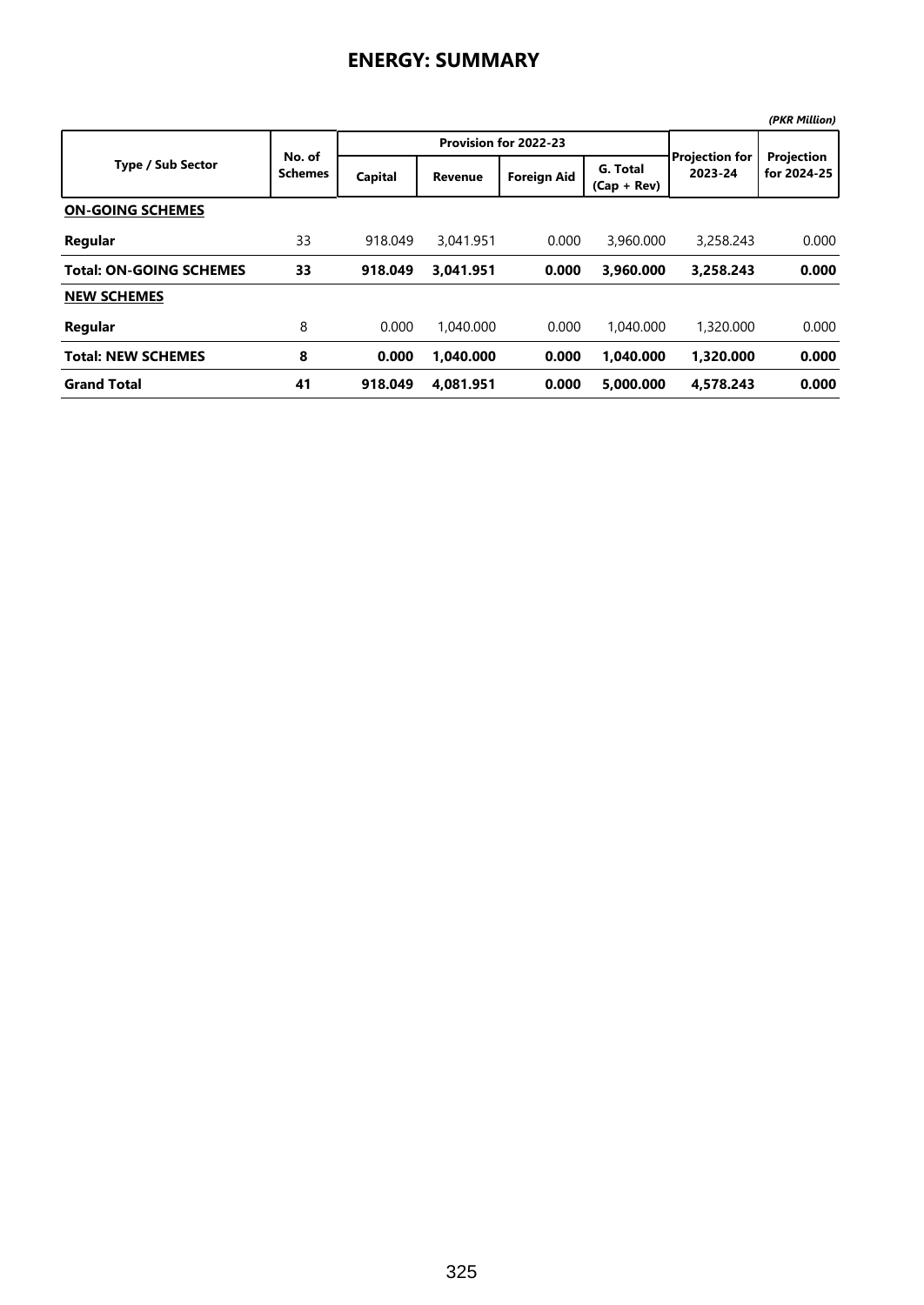## **Energy**

|              |                                                                                                                                                                                               |           | נט יי          |                       |         |                               |                         |         | (PKR Million)              |
|--------------|-----------------------------------------------------------------------------------------------------------------------------------------------------------------------------------------------|-----------|----------------|-----------------------|---------|-------------------------------|-------------------------|---------|----------------------------|
| <b>GS</b>    | <b>Scheme Information</b>                                                                                                                                                                     | Est. Cost | Accum.<br>Exp. | Provision for 2022-23 |         |                               | <b>MTDF Projections</b> |         | Throw fwd<br><b>Beyond</b> |
| No           | Scheme ID / Approval Date / Location                                                                                                                                                          |           | June, 22       | Cap.                  | Rev.    | <b>G.Total</b><br>(Cap.+Rev.) | 2023-24                 | 2024-25 | <b>June, 2025</b>          |
| $\mathbf{1}$ | $\mathbf{2}$                                                                                                                                                                                  | 3         | 4              | 5                     | 6       | $\overline{7}$                | 8                       | 9       | 10                         |
|              | <b>ON-GOING SCHEMES</b>                                                                                                                                                                       |           |                |                       |         |                               |                         |         |                            |
| Regular      | 3497 Liaison Office for Energy Department                                                                                                                                                     | 308.000   | 83.653         | 150.000               | 0.000   | 150.000                       | 74.347                  | 0.000   | 0.000                      |
|              | 01291800215 / 07-03-2019 / Rawalpindi                                                                                                                                                         |           |                |                       |         |                               |                         |         |                            |
| 3498         | Design and Construction of Net Zero<br>Energy Building (ACEIP, DLI-8)<br>01192000945 / 25-01-2021 / Lahore                                                                                    | 2,200.000 | 17.690         | 550.000               | 45.000  | 595.000                       | 1,587.310               | 0.000   | 0.000                      |
| 3499         | <b>Establishment of Electric Motor Testing</b><br>lab In CERAD<br>01192100653 / 27-07-2021 / Lahore                                                                                           | 100.000   | 50.000         | 0.000                 | 50.000  | 50.000                        | 0.000                   | 0.000   | 0.000                      |
| 3500         | Installation of Biogas Plant for Gujjar<br>Colony<br>01372100659 / 27-07-2021 / Lahore                                                                                                        | 376.760   | 5.800          | 0.000                 | 355.000 | 355.000                       | 0.000                   | 0.000   | 0.000                      |
| 3501         | Establishment of Research Cell in<br><b>Energy Department</b><br>01192100691 / 29-07-2021 / Lahore                                                                                            | 67.200    | 0.000          | 0.000                 | 37.650  | 37.650                        | 29.550                  | 0.000   | 0.000                      |
| 3502         | <b>Establishment of Ghaus-e-Azam</b><br><b>Renewable and Efficient Energy Centre</b><br>of Excellence & Development (GREEN<br><b>CEED) in BZU Multan</b><br>01242100682 / 27-07-2021 / Multan | 300.000   | 50.000         | 0.000                 | 50.000  | 50.000                        | 200.000                 | 0.000   | 0.000                      |
| 3503         | Solarisation of Institutes of Cardiology<br>01242100688 / 27-07-2021 / Multan                                                                                                                 | 194.000   | 50.000         | 0.000                 | 92.700  | 92.700                        | 51.300                  | 0.000   | 0.000                      |
| 3504         | Renewable & Other initiatives in Energy<br>Sector-Pilot Project of off-grid / Poor<br><b>Grid Village Electrification</b><br>01372002251 / 18-03-2021 / Dera Ghazi<br><b>Khan</b>             | 130.000   | 90.000         | 0.000                 | 40.000  | 40.000                        | 0.000                   | 0.000   | 0.000                      |
| 3505         | Installation of 2.5 MW Solar Photovoltaic<br>Power Plant at Islamia University<br>Bahawalpur (ACEIP, DLI-2)<br>01021900746 / 13-09-2019 /<br>Bahawaipur                                       | 304.690   | 272.722        | 0.000                 | 3.400   | 3.400                         | 0.000                   | 0.000   | 0.000                      |
| 3506         | <b>Energy Efficiency &amp; Conservation</b><br>Programme (PGDP, DLI-5)<br>01371501149 / 07-09-2015 / Punjab                                                                                   | 3,439.380 | 1,889.700      | 0.000                 | 398.617 | 398.617                       | 1,151.063               | 0.000   | 0.000                      |
| 3507         | Project Management Unit (ACEIP,<br><b>DLI-6)</b><br>01191603590 / 30-03-2017 / Punjab                                                                                                         | 383.643   | 300.257        | 0.000                 | 83.386  | 83.386                        | 0.000                   | 0.000   | 0.000                      |
| 3508         | Punjab Ujaala Program (Central Punjab)<br>(ACEIP, DLI-1,2,3,4)<br>01371800259 / 14-01-2020 / Punjab                                                                                           | 1,531.696 | 1,497.758      | 0.000                 | 33.938  | 33.938                        | 0.000                   | 0.000   | 0.000                      |
| 3509         | Solarization of 100 Higher Secondary<br><b>Schools in Punjab</b><br>01372100590 / 29-07-2021 / Punjab                                                                                         | 350.000   | 42.690         | 0.000                 | 257.310 | 257.310                       | 50.000                  | 0.000   | 0.000                      |
| 3510         | Solarisation of 35 Tehsil Headquarter<br>Hospitals and 100 Rural health Care<br>centres &installation of B.E.S.S<br>01372100642 / 29-07-2021 / Punjab                                         | 385.000   | 42.690         | 0.000                 | 292.310 | 292.310                       | 50.000                  | 0.000   | 0.000                      |
| 3511         | Solarisation of schools for differently<br>abled children<br>01372100644 / 28-07-2021 / Punjab                                                                                                | 250.000   | 38.170         | 0.000                 | 211.830 | 211.830                       | 0.000                   | 0.000   | 0.000                      |
| 3512         | <b>Solarisation of Commissioners</b><br>Complexes<br>01372100646 / 27-07-2021 / Punjab                                                                                                        | 77.000    | 25.000         | 0.000                 | 35.034  | 35.034                        | 16.966                  | 0.000   | 0.000                      |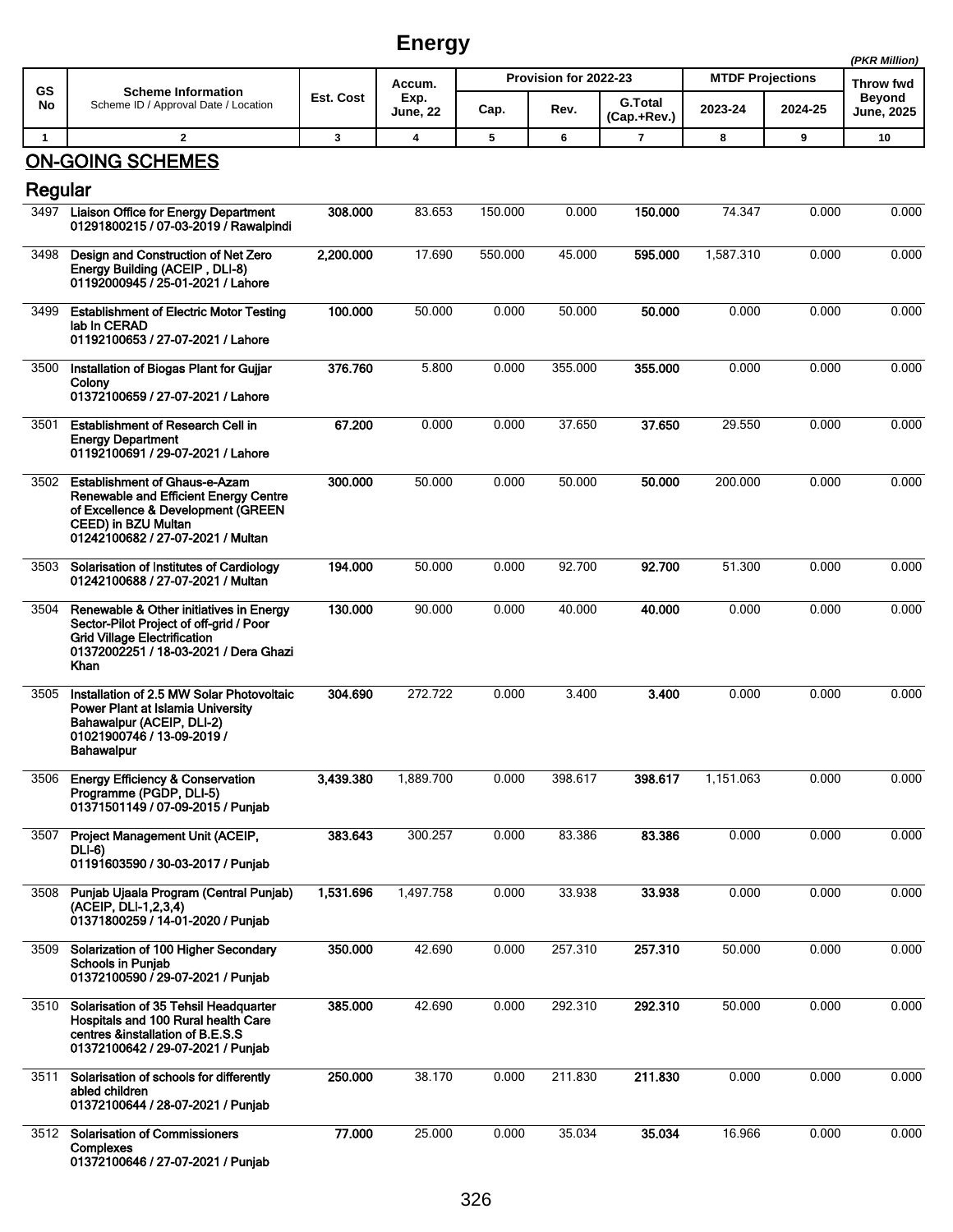## **Energy**

|              |                                                                                                                                                                                                                                                                                        |            |                 |                       |         |                |                         | (PKR Million) |                            |
|--------------|----------------------------------------------------------------------------------------------------------------------------------------------------------------------------------------------------------------------------------------------------------------------------------------|------------|-----------------|-----------------------|---------|----------------|-------------------------|---------------|----------------------------|
| GS<br>No     | <b>Scheme Information</b><br>Scheme ID / Approval Date / Location                                                                                                                                                                                                                      | Est. Cost  | Accum.<br>Exp.  | Provision for 2022-23 |         | <b>G.Total</b> | <b>MTDF Projections</b> |               | Throw fwd<br><b>Beyond</b> |
|              |                                                                                                                                                                                                                                                                                        |            | <b>June, 22</b> | Cap.                  | Rev.    | (Cap.+Rev.)    | 2023-24                 | 2024-25       | <b>June, 2025</b>          |
| $\mathbf{1}$ | $\overline{2}$                                                                                                                                                                                                                                                                         | 3          | 4               | 5                     | 6       | $\overline{7}$ | 8                       | 9             | 10                         |
| 3513         | Solarisation of Sports Facilities in<br>Puniab<br>01372100650 / 27-07-2021 / Punjab                                                                                                                                                                                                    | 150.000    | 133.000         | 0.000                 | 17.000  | 17.000         | 0.000                   | 0.000         | 0.000                      |
| 3514         |                                                                                                                                                                                                                                                                                        | 200.000    | 97.000          | 0.000                 | 103.000 | 103.000        | 0.000                   | 0.000         | 0.000                      |
|              | Solarization of Public Institutes (Phase-<br>II)<br>01372100652 / 29-07-2021 / Punjab                                                                                                                                                                                                  |            |                 |                       |         |                |                         |               |                            |
| 3515         | Provision of Biogas Digesters in Villages                                                                                                                                                                                                                                              | 200.000    | 44.167          | 0.000                 | 131.126 | 131.126        | 24.707                  | 0.000         | 0.000                      |
|              | 01372100655 / 29-07-2021 / Punjab                                                                                                                                                                                                                                                      |            |                 |                       |         |                |                         |               |                            |
| 3516         | <b>Establishment of Meter Testing Lab and</b><br>Additional Electric Inspector Offices in<br>Punjab<br>01372100656 / 28-07-2021 / Punjab                                                                                                                                               | 223,000    | 0.000           | 0.000                 | 200.000 | 200,000        | 23.000                  | 0.000         | 0.000                      |
| 3517         | Pilot Project for Installation of Energy<br>Safety and Saving (ESS) Equipment in<br>Punjab<br>01372100658 / 27-07-2021 / Punjab                                                                                                                                                        | 150.000    | 137.000         | 0.000                 | 13.000  | 13.000         | 0.000                   | 0.000         | 0.000                      |
| 3518         | <b>Feasibility Study and Establishment of</b><br><b>Puniab Grid Company</b><br>01372100668 / 24-08-2021 / Punjab                                                                                                                                                                       | 20.000     | 5.000           | 0.000                 | 15.000  | 15.000         | 0.000                   | 0.000         | 0.000                      |
| 3519         | Distribution of 1-Kw solar systems to<br>poor population of Punjab based on<br><b>BISP</b> data<br>01372100676 / 28-07-2021 / Punjab                                                                                                                                                   | 100.000    | 49.685          | 0.000                 | 50.315  | 50.315         | 0.000                   | 0.000         | 0.000                      |
| 3520         | Provision of Electricity to Communities<br>using Indigenous Resources<br>01372100679 / 28-07-2021 / Punjab                                                                                                                                                                             | 250.000    | 91.400          | 0.000                 | 158.600 | 158.600        | 0.000                   | 0.000         | 0.000                      |
| 3521         | Solarisation of Tubewells in Punjab<br>01372101158 / 28-07-2021 / Punjab                                                                                                                                                                                                               | 50.000     | 28.402          | 0.000                 | 21.598  | 21.598         | 0.000                   | 0.000         | 0.000                      |
| 3522         | Solarisation of Punjab Institute of Mental<br>Health (PIMH) (All Branches)<br>01372102536 / 27-07-2021 / Punjab                                                                                                                                                                        | 150.000    | 110.000         | 0.000                 | 40.000  | 40.000         | 0.000                   | 0.000         | 0.000                      |
| 3523         | <b>Feasibility Study for Solar Projects on</b><br><b>Canal Top and Urban Nullahs</b><br>01372104299 / 24-08-2021 / Punjab                                                                                                                                                              | 5.000      | 2.000           | 0.000                 | 3.000   | 3.000          | 0.000                   | 0.000         | 0.000                      |
| 3524         | <b>Energy Solution Using Indigenous</b><br>Resources In villages<br>01251601793 / 02-09-2016 /<br>Faisalabad, Vehari                                                                                                                                                                   | 317.000    | 243.841         | 0.000                 | 73.159  | 73.159         | 0.000                   | 0.000         | 0.000                      |
| 3525         | Renewable Energy Development Sector<br>Investment Programme (REDSIP)<br>01351300237 / 04-03-2014 /<br>Gujranwala, Pakpattan, Sheikhupura, Sial<br>kot                                                                                                                                  | 12,861.000 | 12,065.000      | 218.049               | 25.000  | 243.049        | 0.000                   | 0.000         | 0.000                      |
| 3526         | Khadim-e-Punjab Ujala Program (South<br>Punjab)(ACEIP, DLI-1,2,3,4)<br>01041703906 / 30-06-2017 /<br>Bahawalnagar, Bahawalpur, Dera Ghazi<br>Khan, Khanewal, Layyah, Lodhran, Multan,<br>Muzaffargarh, Rahim Yar<br>Khan, Rajanpur, Vehari                                             | 8,251.164  | 5,297.977       | 0.000                 | 90.001  | 90.001         | 0.000                   | 0.000         | 0.000                      |
| 3527         | <b>Solarization of Basic Health Units</b><br>(Phase-I) (ACEIP, DLI-2,3)<br>01041900747 / 06-03-2020 /<br>Bahawalnagar, Bahawalpur, Bhakkar, Der<br>a Ghazi<br>Khan, Khanewal, Layyah, Lodhran, Multan,<br>Muzaffargarh, Okara, Pakpattan, Rahim<br>Yar Khan, Rajanpur, Sahiwal, Vehari | 449.400    | 416.307         | 0.000                 | 33.093  | 33.093         | 0.000                   | 0.000         | 0.000                      |